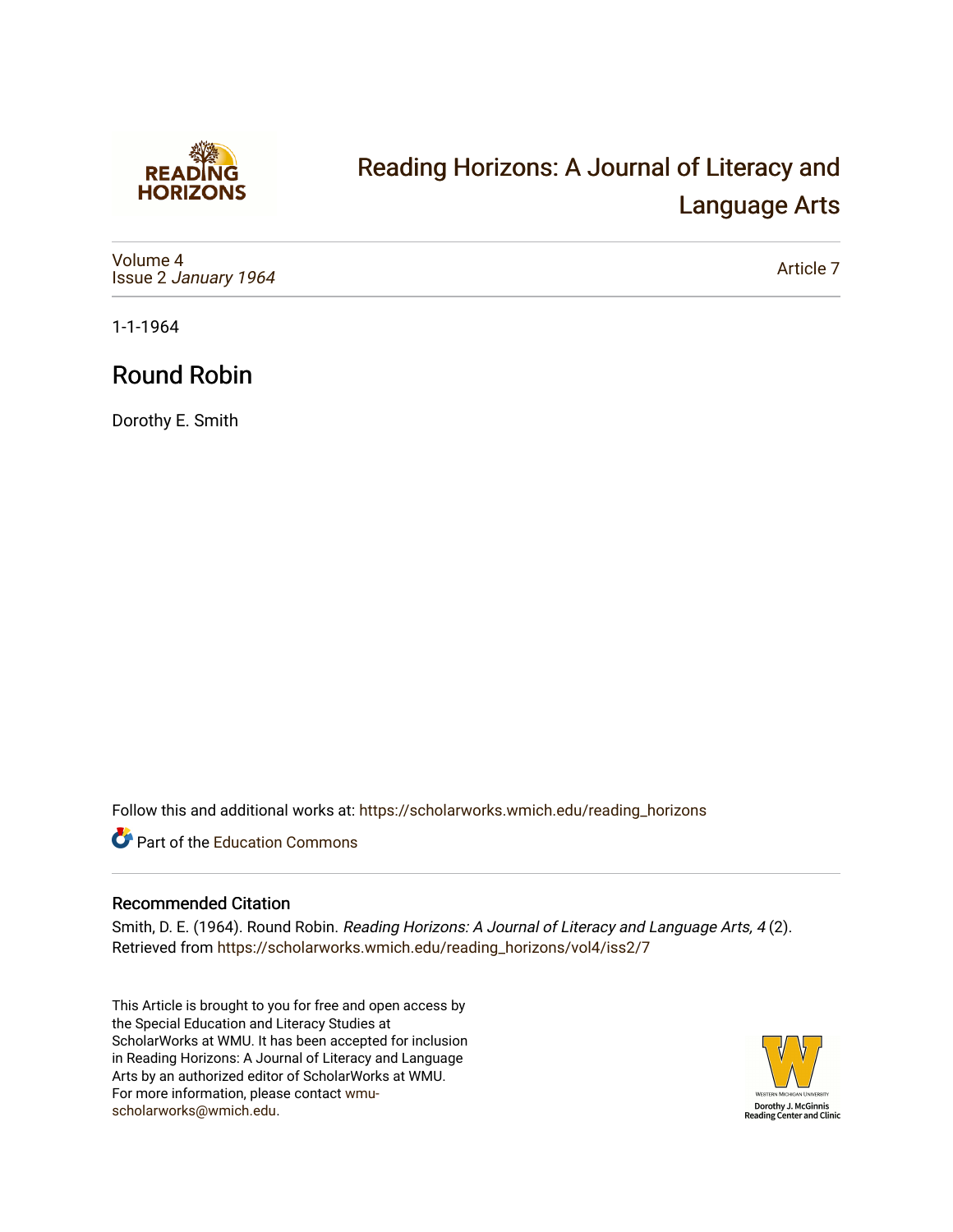

### *ROUND ROBIN*

### *Dorothy E. Smith, Editor*

*Western Michigan University*

The following letters are in response to the one written by Dr. Sara Swickard for the Fall issue of **Reading Horizons.** Dr. Swickard's letter was commenting on an article in a national magazine which suggested that babies might be taught to read.

Dear Editor:

Dr. Swickard's comment about reading among the "nursery school set" which appears in the Fall, 1963 issue of **Reading Horizons,** called to mind comments made by an eminent psychologist a few years ago.

Dr. B. F. Skinner of Harvard University in an appearance on Western Michigan University's campus as a Distinguished Scholar in 1960 pointed out the advantages of teaching machines. He commented that he felt that we, as a society, were wasting the best years of our children's lives. These years, he contended, were the ones between three and five. His thesis was that children in this age bracket could be taught basic elementary school subjects through simplified teaching machine techniques and that bright children could be efficient readers long before the assumed age for the "beginning steps in reading."

I have some real doubts about the efficacy of such an approach. However, there is little reason to believe that in our search for extend ing the total years of educational potential, the American educational